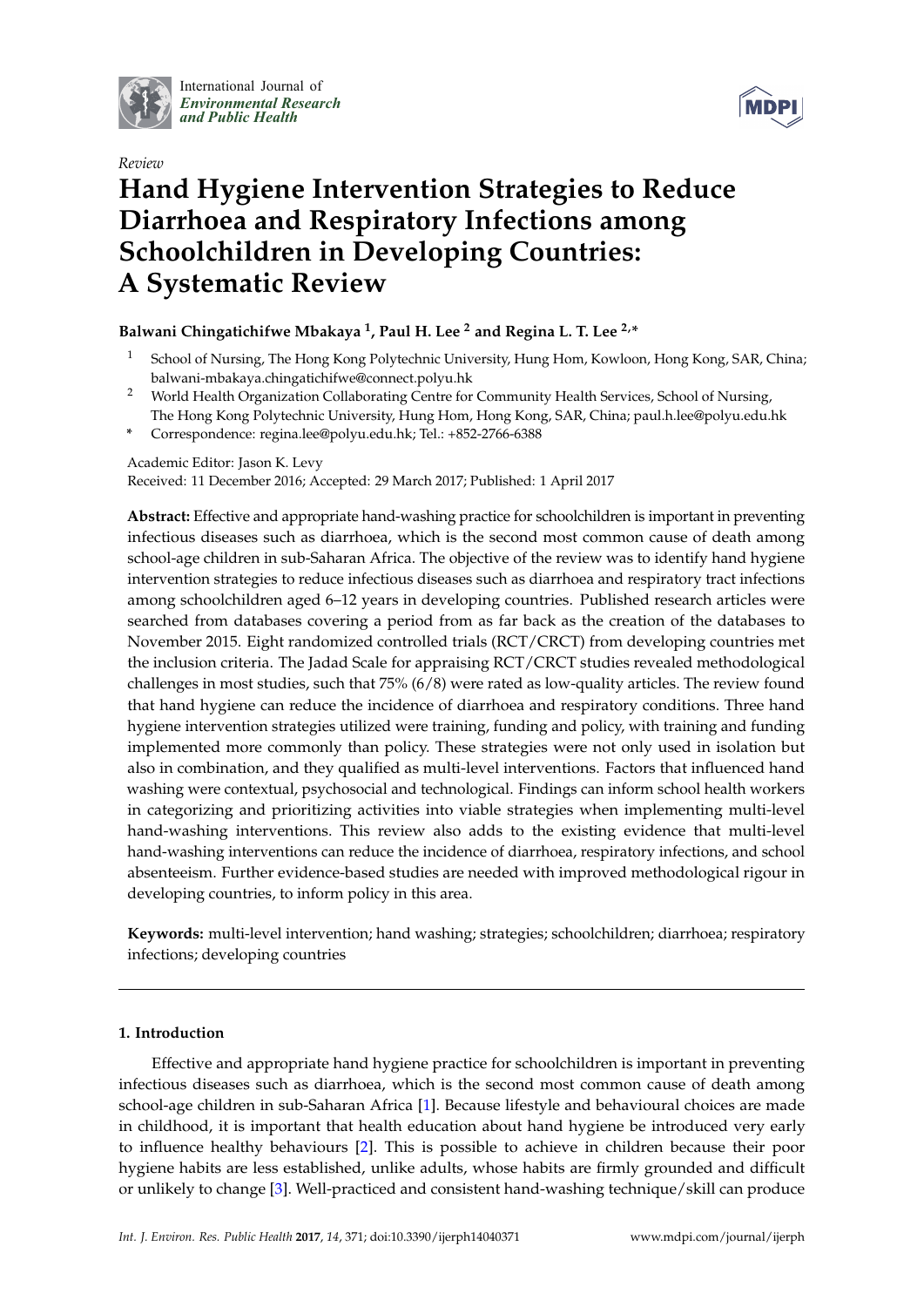significant benefits in reducing incidence of gastro-intestinal and respiratory infections [\[4\]](#page-12-3). Proper hand washing with soap can reduce the risk of diarrhoea by 42%–48% [\[4\]](#page-12-3). In turn, this can lead to reductions in morbidity and mortality rates, as well as in school absenteeism among children [\[5\]](#page-12-4). Consequently, this may lead to an improvement in their school performance, which may in the end have positive implications for development in their countries [\[6\]](#page-12-5). Studies have revealed that students who are absent frequently or for long periods are likely to have difficulty mastering the material presented in class, making absenteeism an important education issue [\[6\]](#page-12-5). Therefore, hand washing has the simultaneous benefit of improving both education and health [\[7\]](#page-12-6). Unfortunately, evidence of scientifically sound studies such as randomized controlled trials is inadequate in developing countries [\[8\]](#page-12-7), even though the incidence of infectious diseases among schoolchildren in these countries is very high [\[3\]](#page-12-2).

A recent review by Willmott and colleagues [\[8\]](#page-12-7) summarizes evidence on the effectiveness of hand hygiene interventions in reducing infectious illness and/or absence in educational settings for children aged three to eleven years and/or staff working with them, and obtains a quantified estimate of the effect [\[9\]](#page-12-8). However, the majority (11/18) of the referenced studies are from developed countries, resulting in the review [\[9\]](#page-12-8) having less focus on developing countries, where the morbidity and mortality from infectious disease in children is the highest and contributes to most child deaths [\[3\]](#page-12-2). In addition, the recent systematic review [\[9\]](#page-12-8) did not distinguish between hand washing with soap and using hand sanitizer, even though the two may have different effectiveness and resource implications. Furthermore, its focus was not only on schoolchildren but combined with staff working with them. The present review extends this work by updating the findings, with a greater focus on hand washing among schoolchildren in developing countries. It further identifies the multi-level interventions and strategies used to reduce infectious diseases, such as diarrhoea and respiratory tract infections among schoolchildren, and distinguishes between the effectiveness of hand washing with soap and with hand sanitizer. Finally, factors that influence hand washing among schoolchildren in developing countries are highlighted. The main objective of the systematic review was to identify hand hygiene intervention strategies to reduce infectious diseases among schoolchildren aged six to twelve years in developing countries. This review was conducted to answer the following questions: (1) What are the hand hygiene intervention strategies used to reduce diarrhoea and respiratory infections among schoolchildren in developing countries? (2) What are the factors that influence hand hygiene practices among schoolchildren in developing countries? (3) Are multi-level interventions used/applied in hand hygiene interventions implemented among schoolchildren in developing countries?

In this review, the concepts of multi-level interventions and strategies were used to describe and categorize the activities/interventions used in the studies under review. For an intervention to be considered multi-level, it has to address at least three different sources of influence [\[10,](#page-12-9)[11\]](#page-12-10). While a multi-level intervention is less robust in health care, it is believed that multiple levels influence interdependent interaction, thereby producing desirable outcomes and helping to improve the adoption of an intervention [\[10\]](#page-12-9). Multi-level interventions are currently recommended for use in health care because client/patient outcomes are a primary measure by which we assess healthcare delivery quality, and these outcomes are influenced by numerous other factors in the multi-level context of care [\[11\]](#page-12-10).

#### **2. Materials and Methods**

#### *2.1. Inclusion Criteria*

The article inclusion criteria were as follows: (1) studies whose participants were schoolchildren aged six to twelve years; (2) studies conducted in developing countries [\[12\]](#page-12-11); (3) RCT/CRCT studies; and (4) studies whose outcomes were reduction in incidence of diarrhoea, and/or respiratory illnesses, and/or reduction in school absenteeism, and/or improved cleanliness of hands due to the impacts of hand hygiene, and/or reduction in the number of microorganisms on the hands, which is a proxy measure of hand-washing practice assessed through collection and microbial analysis of hand rinse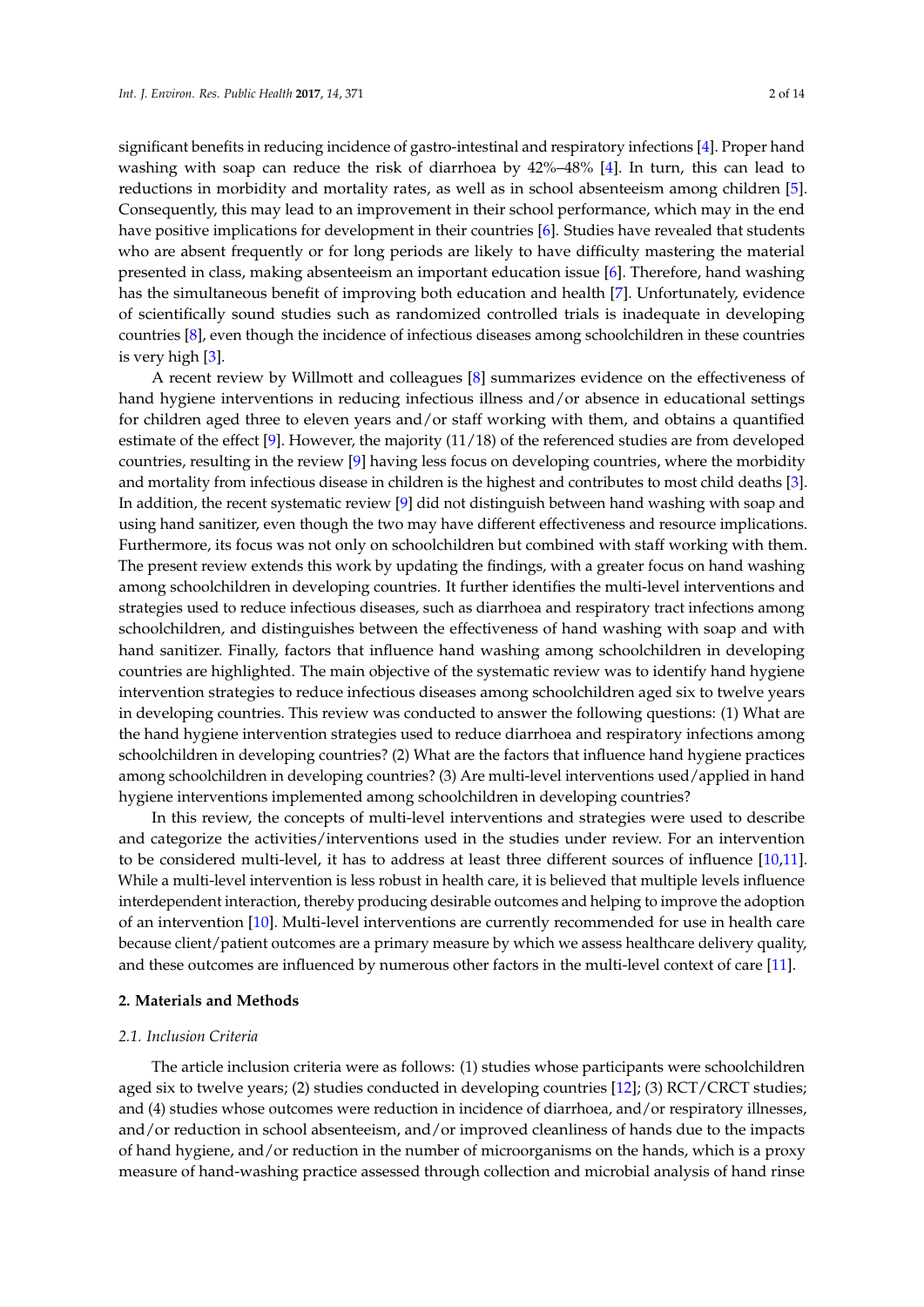samples. Papers written in languages other than English were excluded. Special attention was given to papers that did not meet the inclusion criteria because of their wider age range (less than six years and more than twelve years). If the schoolchildren's age was within the included range, the article was reviewed. However, the data was interpreted with caution. An attempt was made to extract the data on older, school-aged children from these studies.

# *2.2. Search Strategy 2.2. Search Strategy*

The following five database sources were used to gather the required information: Pub Med, The following five database sources were used to gather the required information: Pub Med, CINAHL, Web of Science, Psych Info via Pro-Quest, and Medline via EBSCOhost. Efforts were made CINAHL, Web of Science, Psych Info via Pro-Quest, and Medline via EBSCOhost. Efforts were made to identify both published and unpublished interventional studies by manually checking the reference to identify both published and unpublished interventional studies by manually checking the lists of articles that met the inclusion criteria. Efforts were also made to manually identify articles from the reference list of the latest and most current publish[ed](#page-12-8) systematic review [9]. The period covered research from as far back as the creation of the databases to November 2015. The key search words used were: Effect\*; Hand hygiene OR Hand wash\* OR Hand disinfection; Intervention OR Strategy OR Technique; AND Schoolchildren. Finally, studies that were conducted in developing countries were identified [12].

## *2.3. Data Extraction Process and Data Items 2.3. Data Extraction Process and Data Items*

The process of data extraction started with an internet search of relevant articles using search The process of data extraction started with an internet search of relevant articles using search terms while following the PRISMA guidelines (see Figure 1 below). A standardized table was used to terms while following the PRISMA guidelines (se[e F](#page-2-0)igure 1 below). A standardized table was used guide data extraction from the included papers. All relevant information extracted from each study to guide data extraction from the included papers. All relevant information extracted from each study was summarized and documented. The details included author, year, participants, age, setting, country, was summarized and documented. The details included author, year, participants, age, setting, intervention, control, cl[us](#page-3-0)ter and number of clusters (see Table 1 below).

<span id="page-2-0"></span>

**Figure 1.** PRISMA flow diagram. **Figure 1.** PRISMA flow diagram.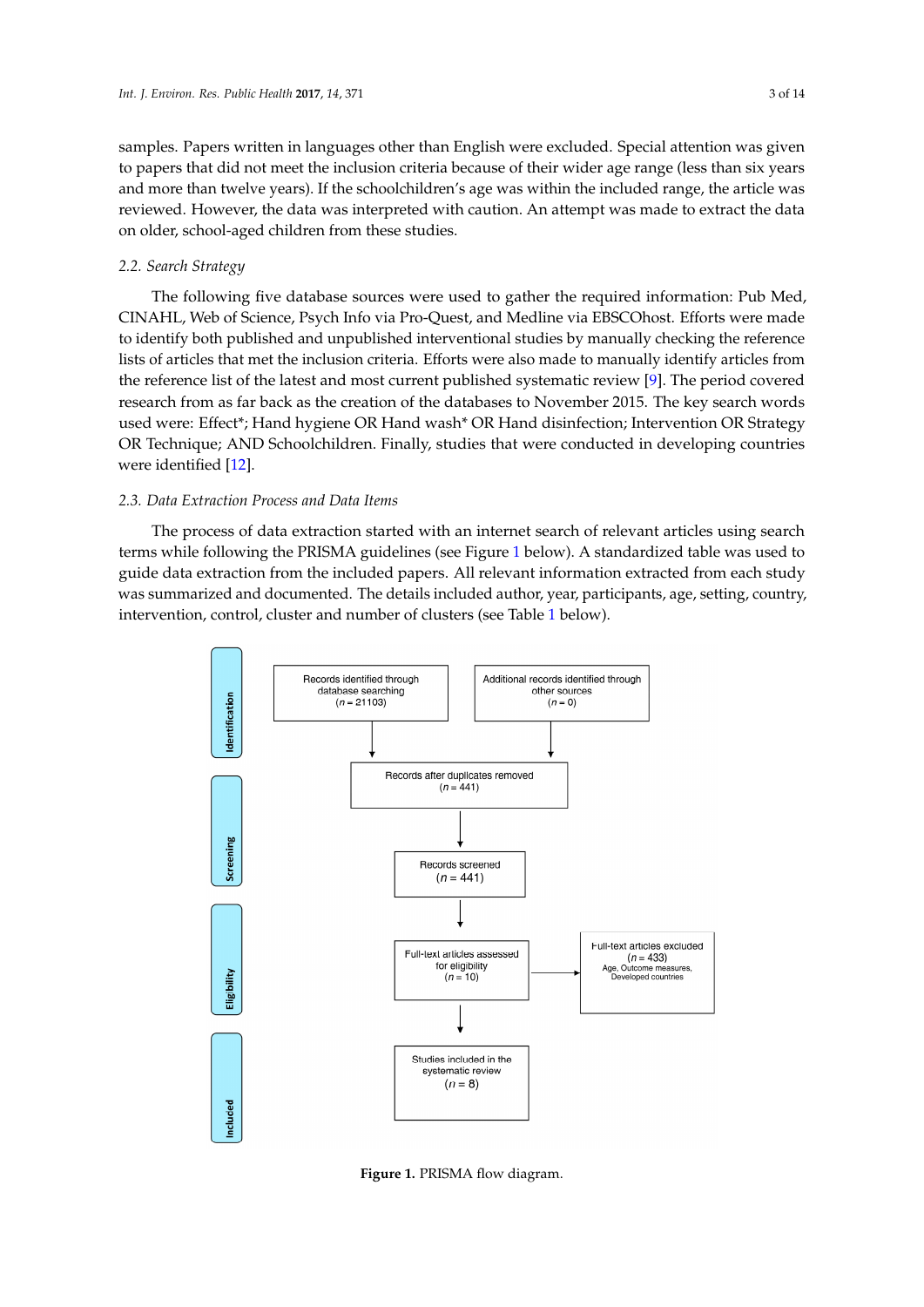<span id="page-3-0"></span>

| <b>Author (Year)</b><br>[Study ID] | Population                                 |                                                |                                                          |                                                      | Intervention                                                                                                                                                                                                    | Control                                                 | <b>Study Design (Cluster RCT)</b> |                                                                                                                                               |
|------------------------------------|--------------------------------------------|------------------------------------------------|----------------------------------------------------------|------------------------------------------------------|-----------------------------------------------------------------------------------------------------------------------------------------------------------------------------------------------------------------|---------------------------------------------------------|-----------------------------------|-----------------------------------------------------------------------------------------------------------------------------------------------|
|                                    | Participants                               | Age                                            | Setting                                                  | Country                                              |                                                                                                                                                                                                                 |                                                         | Cluster                           | <b>Number of Clusters</b>                                                                                                                     |
| Greene et al.<br>$(2012)$ [13]     | School children                            | 6-16 years                                     | Public primary<br>school                                 | Nyanza Province<br>in Kenya                          | Hygiene promotion & water<br>treatment (12 schools)<br>No intervention<br>Hygiene promotion & water<br>BUT to receive at<br>treatment PLUS 7 new Ventilated<br>conclusion of study<br>Improved Pits (5 schools) |                                                         | Public primary<br>school          | 17 control 17 intervention                                                                                                                    |
| Luby et al.<br>$(2005)$ [14]       | Children                                   | <15 years                                      | Squatter<br>settlement                                   | Pakistan                                             | Hand washing<br>Antibacterial soap<br>Plain soap                                                                                                                                                                | Neighbourhood<br>Not clear                              |                                   | 25 intervention. 11 control<br>neighbourhoods & 600 intervention;<br>300 control households                                                   |
| Luby et al.<br>$(2004)$ [15]       | Children                                   | $<$ 15 years                                   | Urban squatter                                           | Karachi Pakistan                                     | Hand washing<br>Antibacterial soap<br>Plain soap                                                                                                                                                                | Standard practice<br>Children's books.<br>pens, pencils |                                   | 300 household intervention 1<br>300 household intervention 2<br>306 household control                                                         |
| Patel et al.<br>$(2012)$ [16]      | Children                                   | School age &<br>6-35 months old<br>in villages | Primary schools<br>$(n = 43)$ ;<br>Villages ( $n = 60$ ) | Kenya (Rural)                                        | Hand washing<br>Installation of water stations<br><b>NICHE Project</b><br>near latrine for hand washing<br>and classroom for drinking                                                                           |                                                         | School and villages               | 30 intervention & 30 control villages;<br>21 intervention & 22 control schools:<br>312 intervention households & 331<br>comparison households |
| Pickering et al.<br>$(2013)$ [17]  | Primary school<br>children<br>$(n = 1364)$ | $2-13$ years                                   | Schools in urban<br>settings $(n = 6)$                   | Kenya                                                | Hand washing with soap<br>No intervention<br>Alcohol-based hand sanitizer                                                                                                                                       |                                                         | Schools                           | 6 schools; 2 in each of the three arms                                                                                                        |
| Saboori et al.<br>$(2013)$ [18]    | Pupils                                     | Primary school<br>age                          | Public primary<br>school $(n = 60)$                      | Kisumu/Nyando<br>and Rachuonyo<br>Districts in Kenya | Hand washing<br>Latrine cleaning plus hand<br>washing                                                                                                                                                           | No intervention                                         | Public primary<br>schools         | 577 pupils' intervention 1<br>570 pupils' intervention 2<br>578 pupils' control<br>20 schools in each arm                                     |
| Talaat et al.<br>$(2011)$ [19]     | Elementary<br>school children              | Primary school<br>age Median age<br>8 years    | Government<br>schools ( $n = 60$ )                       | Cairo in Egypt                                       | Intensive hand hygiene<br>campaign                                                                                                                                                                              | Not clear                                               | Schools                           | 30 intervention 30 control                                                                                                                    |
| Zgang et al.<br>$(2013)$ $[20]$    | Elementary<br>school children              | Elementary<br>school age                       | Elementary<br>school                                     | Uganda                                               | Tippy-taps<br>Soap<br>Complementary education                                                                                                                                                                   | Initially only<br>received education<br>program         | Primary schools                   | 200 intervention control                                                                                                                      |

# **Table 1.** Diagnostics of included studies.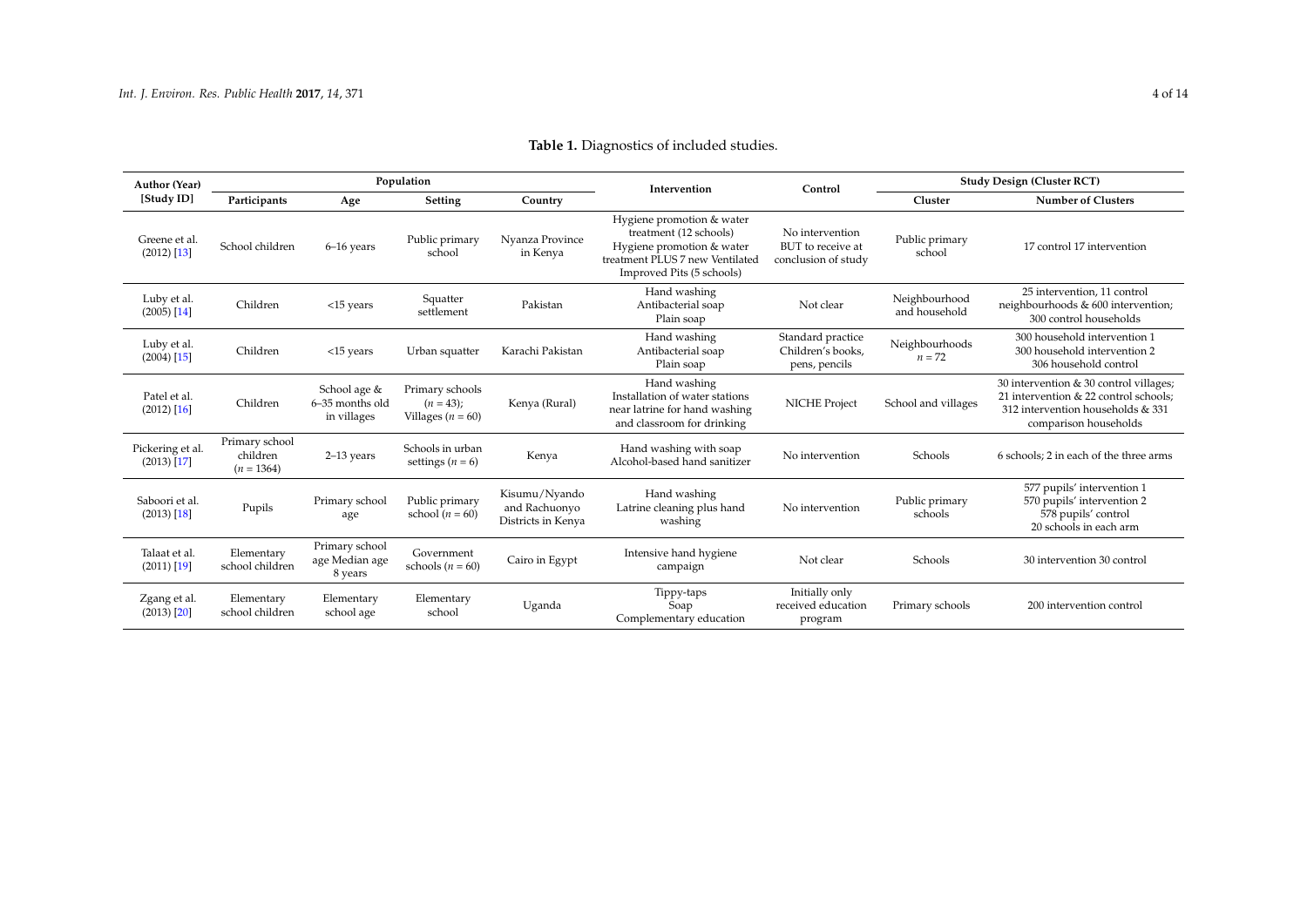### *2.4. Quality Appraisal*

The Jadad scale for reporting RCTs [\[21\]](#page-13-3) was used to critically appraise the eight studies included in the review. This is a tool that has been validated for use in the critical appraisal of RCTs, and it is favoured for three main reasons. First, it is easy to use compared to other scales/tools. Secondly, it contains many of the important elements that have empirically been shown to correlate with bias. Finally, it has shown reliability and external validity [\[21\]](#page-13-3). The Jadad scale has three main components that it assesses, with a total score of five. It assesses randomization, where two marks are awarded; blinding, where another two marks are awarded; and finally it makes sure that an account or the fate of all participants in the trial is known, awarding one more mark to make a total of five. Any score less than three is regarded as low, while a score of three or above is regarded as high [\[21\]](#page-13-3).

#### *2.5. Synthesis of Results*

The review identified multi-level interventions and strategies used to reduce diarrhoea and respiratory infections among schoolchildren aged six to twelve in developing countries, as well as distinguishing between the effectiveness of hand washing with soap and with hand sanitizer. For an intervention to be considered multi-level, it has to address at least three different sources of influence [\[10](#page-12-9)[,11\]](#page-12-10). For example, apart from the individual client, it has to address at least two levels of contextual influence, such as organization and providers [\[10,](#page-12-9)[11\]](#page-12-10). This review further synthesized and categorized hand hygiene interventions and activities used in the articles under review into three strategies, namely training/education, policy, and funding. The authors grouped the interventions into categories to more effectively describe the results. The grouping was based on the common themes of the activities or interventions used in the studies. Factors that influence hand washing among schoolchildren were also identified and described in subsets, as categorized by contextual, psychosocial and technological factors [\[22,](#page-13-4)[23\]](#page-13-5). According to Dreibelbis, contextual factors involve determinants related to the individual, setting, and/or environment that can influence behaviour change and the adoption of new technologies; psychosocial factors comprise the behavioural, social, or psychological determinants that influence behavioural outcomes and technology adoption; and technological factors comprise attributes of a technology, product, or device that influence its adoption and sustained use [\[22](#page-13-4)[,23\]](#page-13-5). Dreibelbis further stated that these factors influence hand washing at five different aggregate levels: habitual, individual, interpersonal, community, and societal [\[22\]](#page-13-4). According to him, the societal/structural level refers to the organizational, institutional, or cultural factors that influence behaviours, such as laws, policies, climate, geography, and distribution of products; the community level includes the physical and social environment in which individuals are nested, as well as the formal and informal institutions that shape individual experiences; the interpersonal/household level represents interactions between individuals and the people they associate with, such as norms, aspirations, shame, sharing access to a product, and behavioural modelling; the individual level includes sociodemographic factors such as age and gender, individual cognitive factors, and attitudes toward the product, hardware, or behaviour; and the habitual level reflects the fact that the opportunity and necessity for hand-washing behaviours are repeated over the course of the day, and the multiple processes or events that can result in the specific behavioural outcomes [\[22,](#page-13-4)[23\]](#page-13-5). The narrative synthesis was performed based on content analysis of the included articles. The papers were synthesized and rated, and the results entered a table.

## **3. Results**

#### *3.1. Search Outcomes*

Initially, a total of 21,103 articles were retrieved from all the databases, based on the key search words. However, only nine unique studies qualified according to the set inclusion criteria. Finally, eight studies were included in the systematic review because one article [\[19\]](#page-13-6) was duplicated in two databases (Medline and Pub Med). See Table [2](#page-5-0) below.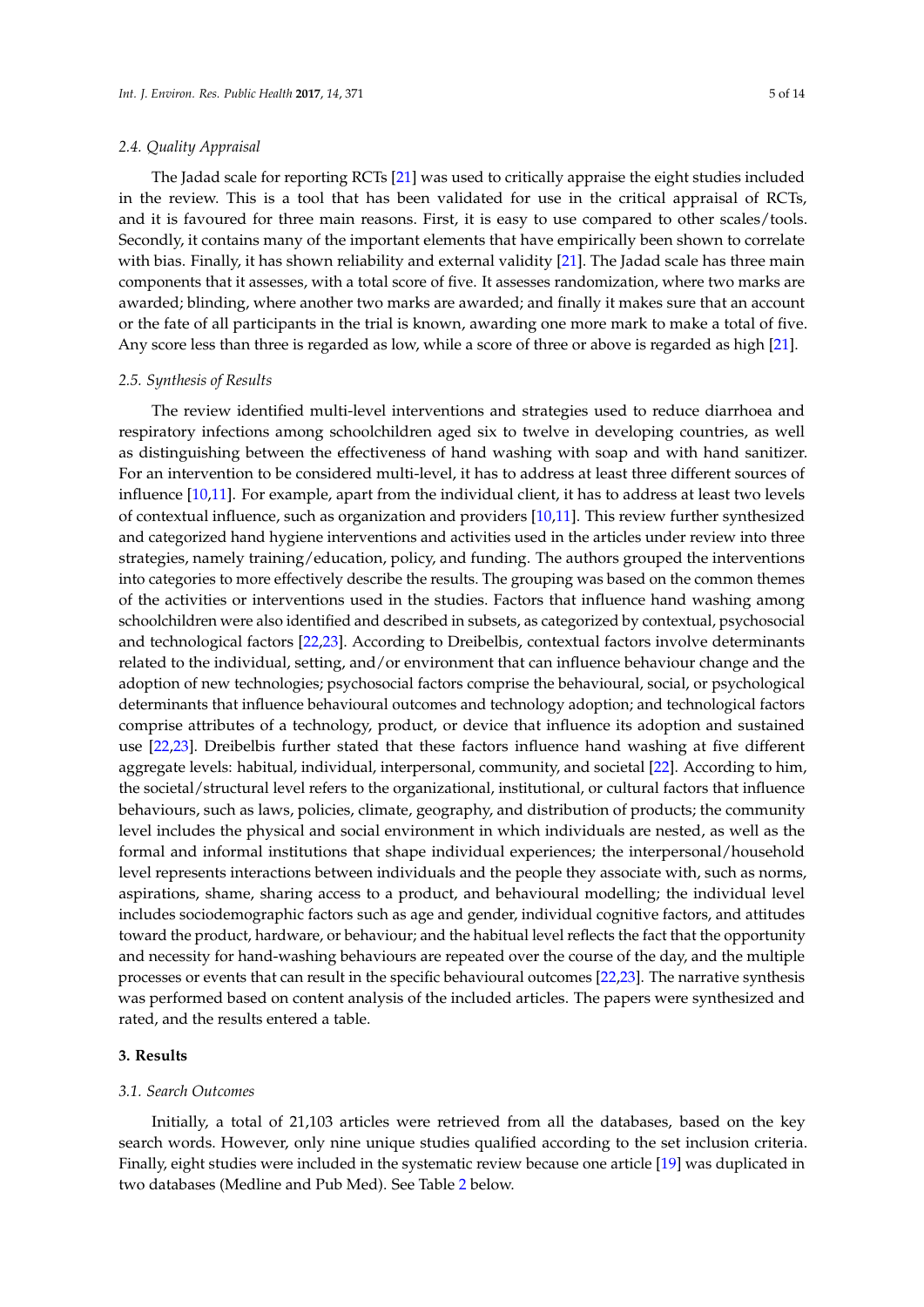<span id="page-5-0"></span>

| <b>Databases</b><br>Search                                                |                                   | <b>Search Words</b>                                                                                                                                                                                                                                                                                                                                                                                                                                                                                                                                                                                                                                      | Number of<br><b>Retrieved Studies</b> | Number of<br><b>Qualified Studies</b> |  |
|---------------------------------------------------------------------------|-----------------------------------|----------------------------------------------------------------------------------------------------------------------------------------------------------------------------------------------------------------------------------------------------------------------------------------------------------------------------------------------------------------------------------------------------------------------------------------------------------------------------------------------------------------------------------------------------------------------------------------------------------------------------------------------------------|---------------------------------------|---------------------------------------|--|
| <b>CINAHL</b><br>Title & abstract                                         |                                   | Effect*; Hand hygiene OR Hand<br>wash OR Hand disinfection;<br>Intervention OR Strategy OR<br>Technique; AND Schoolchildren.                                                                                                                                                                                                                                                                                                                                                                                                                                                                                                                             | 524                                   | 0 qualified                           |  |
| Web of Science<br>Title & abstract                                        |                                   | Effect*; Hand hygiene OR Hand<br>wash OR Hand disinfection;<br><b>Intervention OR Strategy OR</b><br>Technique; AND Schoolchildren.                                                                                                                                                                                                                                                                                                                                                                                                                                                                                                                      | 8676                                  | 0 qualified                           |  |
| PsychInfo<br>Title, abstract &<br>(via ProQuest)<br>full article          |                                   | Effect*; Hand hygiene OR Hand<br>wash OR Hand disinfection;<br>Intervention OR Strategy OR<br>Technique; AND Schoolchildren.                                                                                                                                                                                                                                                                                                                                                                                                                                                                                                                             | 2922                                  | 1 qualified                           |  |
| <b>MEDLINE</b><br>(via EBSCOhost)                                         | Title, abstract &<br>full article | Effect*; Hand hygiene OR Hand<br>wash OR Hand disinfection;<br>Intervention OR Strategy OR<br>Technique; AND Schoolchildren.                                                                                                                                                                                                                                                                                                                                                                                                                                                                                                                             | 1429                                  | 7 qualified                           |  |
| Pub Med                                                                   | Title, abstract &<br>full article | PubMed; search terms (Mesh)<br>("hand hygiene" (MeSH Terms)<br>OR ("hand" (All Fields) AND<br>"hygiene" (All Fields)) OR<br>"hand hygiene" (All Fields)) OR<br>("hand disinfection"<br>(MeSH Terms) OR ("hand"<br>(All Fields) AND "disinfection"<br>(All Fields)) OR<br>"hand disinfection" (All Fields)<br>OR ("hand" (All Fields) AND<br>"washing" (All Fields)) OR<br>"hand washing" (All Fields)) OR<br>(("hand" (MeSH Terms) OR<br>"hand" (All Fields)) AND<br>("disinfectants" (Pharmacological<br>Action) OR "disinfectants"<br>(MeSH Terms) OR "disinfectants"<br>(All Fields) OR "disinfectant"<br>(All Fields))) AND "humans"<br>(MeSH Terms) | 7552                                  | 1 qualified                           |  |
| Total number of<br>unique studies<br>Total number of<br>qualified studies |                                   |                                                                                                                                                                                                                                                                                                                                                                                                                                                                                                                                                                                                                                                          |                                       | 9 articles 8 articles                 |  |

#### **Table 2.** Search strategy.

Many papers (20,662) were excluded based on the title and abstract alone, because of non-relevance or duplication. The full texts of the remaining 441 articles were retrieved for more detailed evaluation, and 433 articles were excluded because of age or different outcomes, or because they were done in developed countries (see Figure [1](#page-2-0) above). The database search was done by two reviewers (RLTL and BMC) separately, and identified articles that potentially met the inclusion criteria and were independently screened for eligibility. Lack of consensus over the eligibility of an article by the two authors was resolved through discussion with the third reviewer (PHL).

## *3.2. Quality of the Studies*

A summary of the quality assessment scores of the included studies using the Jadad Scale for reporting RCTs is presented in Table [3](#page-6-0) below. The assessment was performed by two reviewers independently using the Jadad Scale [\[21\]](#page-13-3). Any disagreement between the reviewers about the criteria and/or level of bias was discussed until a mutual decision was reached, or was decided with the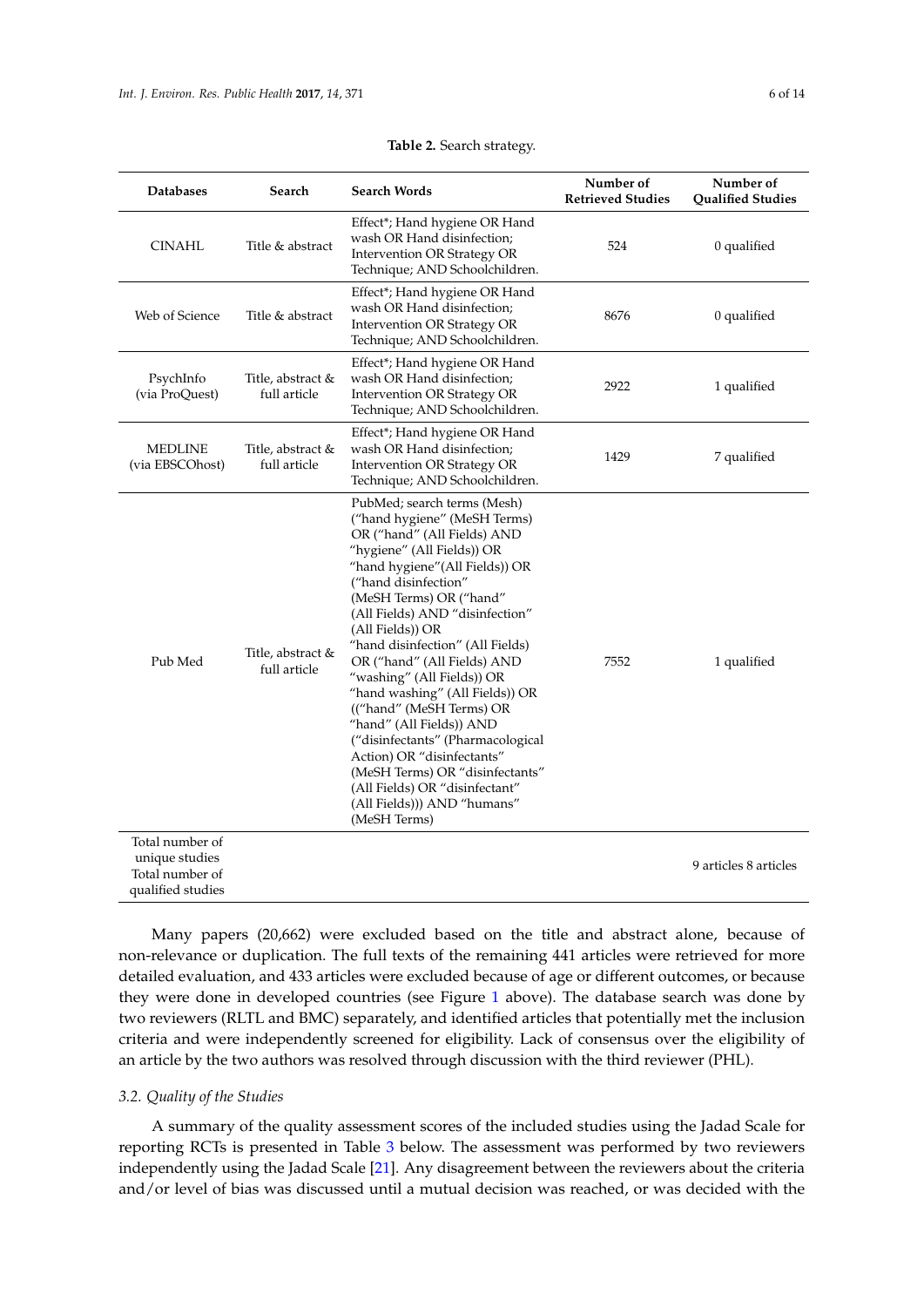arbitration of a third reviewer. After subjecting all eight included studies to the Jadad Scale, 75% (6/8) were found to be of low quality and only 25% (2/8) were of high quality. The highest score was four out of five [\[14](#page-12-15)[,15\]](#page-12-16), and the lowest was one out of five [\[18\]](#page-13-7).

<span id="page-6-0"></span>

| <b>Authors</b>     | Year | Reference          | Randomization | <b>Blinding</b> | Account of all<br>Participants | Total $= 5$ |
|--------------------|------|--------------------|---------------|-----------------|--------------------------------|-------------|
| 1. Greene et al.   | 2012 | $\lceil 13 \rceil$ |               |                 |                                |             |
| 2. Luby et al.     | 2005 | $\lceil 14 \rceil$ |               |                 |                                |             |
| 3. Luby et al.     | 2004 | [15]               |               |                 |                                |             |
| 4. Patel et al.    | 2012 | $\lceil 16 \rceil$ |               |                 |                                |             |
| 5. Pickering et al | 2013 | [17]               |               |                 |                                |             |
| 6. Saboori et al.  | 2013 | [18]               |               |                 |                                |             |
| 7. Talaat et al.   | 2011 | [19]               |               |                 |                                |             |
| 8. Zhang et al.    | 2012 | 201                |               |                 |                                |             |

**Table 3.** JADAD scores for the included studies.

All eight studies stated that they had randomized the allocation of subjects to the intervention and control groups. However, four studies [\[17](#page-12-19)[,18\]](#page-13-7) did not describe the method used to generate the sequence of randomization, thereby attracting a score of one instead of two per the Jadad Scale.

Blinding was found to be the main challenge in almost all the eight studies included in the review. Six studies blinded neither the participants nor the field workers. However, blinding was partially done in the other two studies [\[14,](#page-12-15)[15\]](#page-12-16). In these two studies, blinding among the intervention groups was only partially performed, with neither the participants nor the field workers aware of which group was given antibacterial soap and which received plain soap.

The last scoring item on the Jadad Scale requires that research studies ensure that an account or the fate of all participants in the trial is known, to determine whether they have withdrawn or dropped out, and for what reasons [\[21\]](#page-13-3). Five of the studies included in this review managed to score the full one mark. However, three studies [\[18–](#page-13-7)[20\]](#page-13-8) failed to account for the loss of participants in the study, and got a zero score.

## *3.3. Study Characteristics*

All eight studies included in the review were RCTs and CRCTs carried out between 2004 and 2013. The majority (5/8) of the studies were current, as they were conducted in 2012 and 2013. All the studies were carried out in developing countries, as this was one of the inclusion criteria. Four were carried out in Kenya, Africa, two in Pakistan, one in Egypt, Africa and one in Uganda, Africa. In these developing countries, six studies were carried out in elementary school settings and two in squatter settlements. These latter two studies had to be included because their participants were school-age children (<15 years old). In addition, at least one of their outcomes was reduced incidence of diarrhoea in school-age children, which was one of the inclusion criteria for review.

#### *3.4. Study Participants*

The focus of this review was schoolchildren aged six to twelve years. This is because, under normal circumstances, children start elementary school at the age of six, and at age twelve, they might have just graduated from junior elementary school. However, we took into consideration the fact that in developing countries with resource constraints, some children start primary school late. As such, they may still be in primary school after age twelve, or may repeat classes because of infectious diseases, opportunistic infections due to HIV and AIDS, and other socio-economic challenges. Therefore, if the study participants were schoolchildren, the article was included in the review. All eight studies under review had participants within the elementary school age range, with the oldest being sixteen. Studies whose participants included only children under five were omitted, since these subjects were not of school age.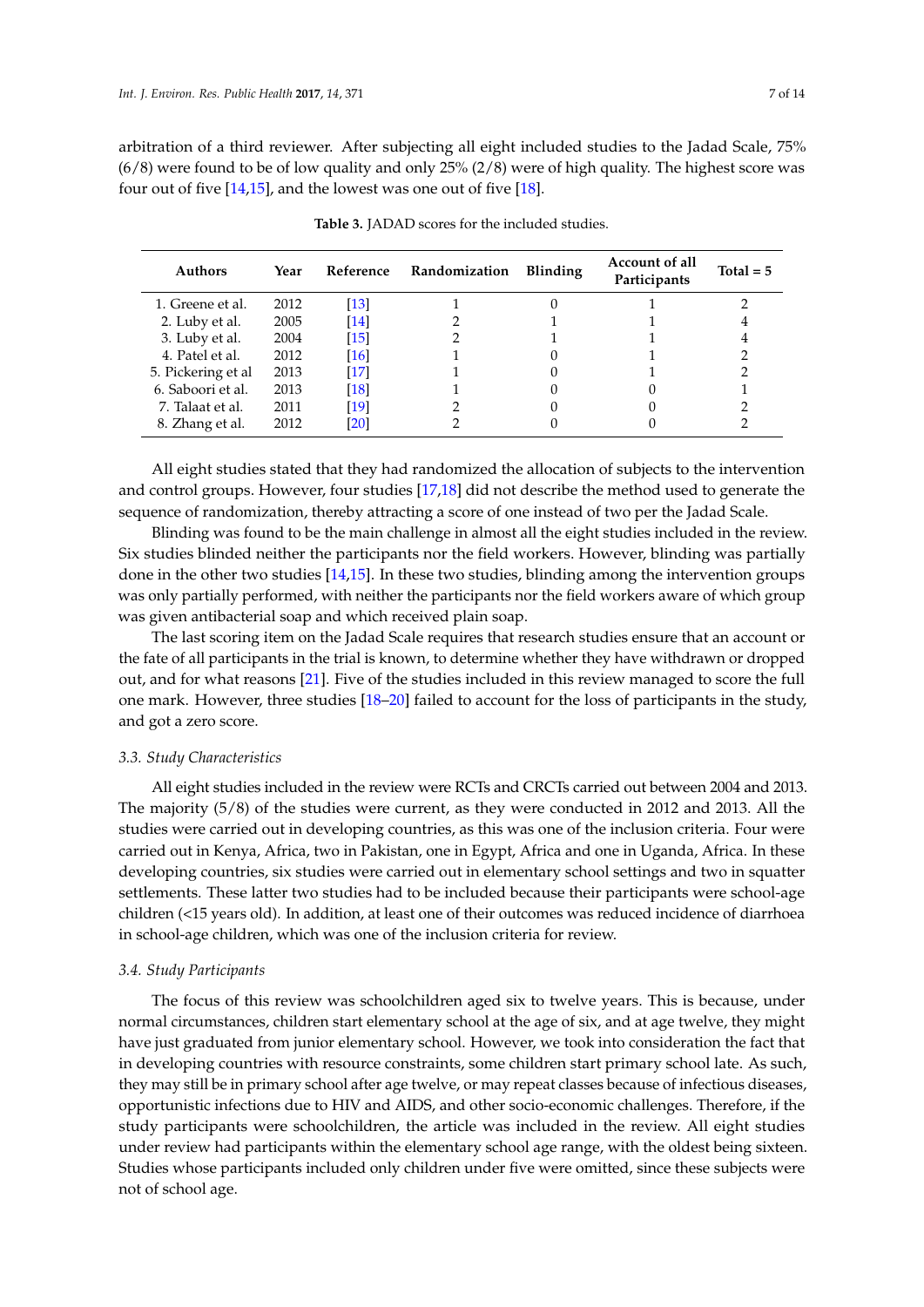#### *3.5. Study Intervention, Controls and Setting*

Five studies used three arms, with two intervention groups and one control group, while three studies used two arms, with one intervention and one control group. Out of the eight interventions, only one [\[17\]](#page-12-19) compared hand washing with soap to washing with an alcohol-based hand sanitizer and to a control group. Two studies [\[14](#page-12-15)[,15\]](#page-12-16) compared hand washing with antibacterial soap to washing with plain soap and to a control group. The control group in most studies used either standard practice or no treatment at all. However, two studies [\[14](#page-12-15)[,19\]](#page-13-6) were not clear on whether the control group was given a placebo, the standard treatment, or no intervention at all. Six studies [\[13](#page-12-17)[,16](#page-12-18)[–20\]](#page-13-8) used school settings, and two [\[15,](#page-12-16)[19\]](#page-13-6) used neighbourhood and household settings.

#### *3.6. Study Key Findings*

The longest period of follow-up of participants in the reviewed studies was 2 years [\[16\]](#page-12-18), while the shortest was 12 weeks [\[19\]](#page-13-6). As detailed in their methodologies, follow-ups were completed in all the studies under review. Homogeneity was missing from most studies. For example, in one of the studies [\[18\]](#page-13-7), the two strata were different. The Kisumu/Nyando geographic stratum was generally less rural than that of Rachuonyo, which would end up having implications for the results of the study. On the other hand, there would have been a possibility of contamination (sharing of information) among participants in one of the studies [\[14\]](#page-12-15), because both control and intervention were living in the same neighbourhood and separated by only a street or market. This in turn would affect the findings of the study due to the Hawthorne effect, because the attention given to the treatment group plus the participants' interaction may have caused a change in behaviour. Different sample sizes were used in the studies, ranging from 398 [\[20\]](#page-13-8) to 44,451 [\[19\]](#page-13-6). All the articles managed to statistically present the findings and clearly indicated whether the results were statistically significant or not using *p*-values and confidence intervals in other situations.

In general, it was found that hand-washing interventions had resulted in a reduction in respiratory conditions, gastro-intestinal problems and school absenteeism in the intervention groups compared to the control groups. One of the studies [\[17\]](#page-12-19), in which a comparison was made between waterless hand sanitizer and hand washing with water and soap, found that students at sanitizer schools were 23% less likely to have observed rhinorrhoea than control students (*p* = 0.02). By contrast, in another study [\[18\]](#page-13-7), it was found that there was non-significant reduction in *E. coli* presence on the hands of children among intervention school pupils (soap for hand washing) compared with controls. Similarly, findings in yet another study revealed that a hygiene promotion and water treatment intervention did not reduce *E. coli* presence on the hands of children (RR (risk ratio) = 0.92, CI = 0.5–1.56) [\[13\]](#page-12-17).

Seven studies found that hand washing had decreased the incidence of diarrhoea (53%–73%). Three studies found a decrease in acute respiratory infection (RR =  $0.77$ ; CI =  $0.62-0.95$ ; EDM (Exploratory Data Mining)  $-2\%$ ; 90% CI =  $-3\%$  to  $-1\%$ ) but no significant decrease in the incidence of diarrhoea. A study by Pickering [\[17\]](#page-12-19) found that hand snitizer was significantly better than hand washing with respect to reductions in levels of faecal streptococci (RR = 0.77; 95% CI = 0.62−0.95;  $p$ -value = 0.01).

## *3.7. Factors Influencing Hand Washing*

According to Dreibelbis (2014) [\[22\]](#page-13-4), contextual, psychosocial and technological factors influence hand washing at five different aggregate levels: habitual, individual, interpersonal, community and societal [\[22\]](#page-13-4). There was interplay of all three factors in the implementation of interventions in all studies under this review to influence hand-washing behaviour, which were delivered at different levels. For example, under contextual factors, researchers made sure that they created a favourable environment for habit formation, with hand-washing stations put in place and soap made available [\[14](#page-12-15)[,15\]](#page-12-16). Under psychosocial factors, researchers trained participants to trigger self-efficacy, increase knowledge, and induce a sense of perceived threat due to infections, and there was advocacy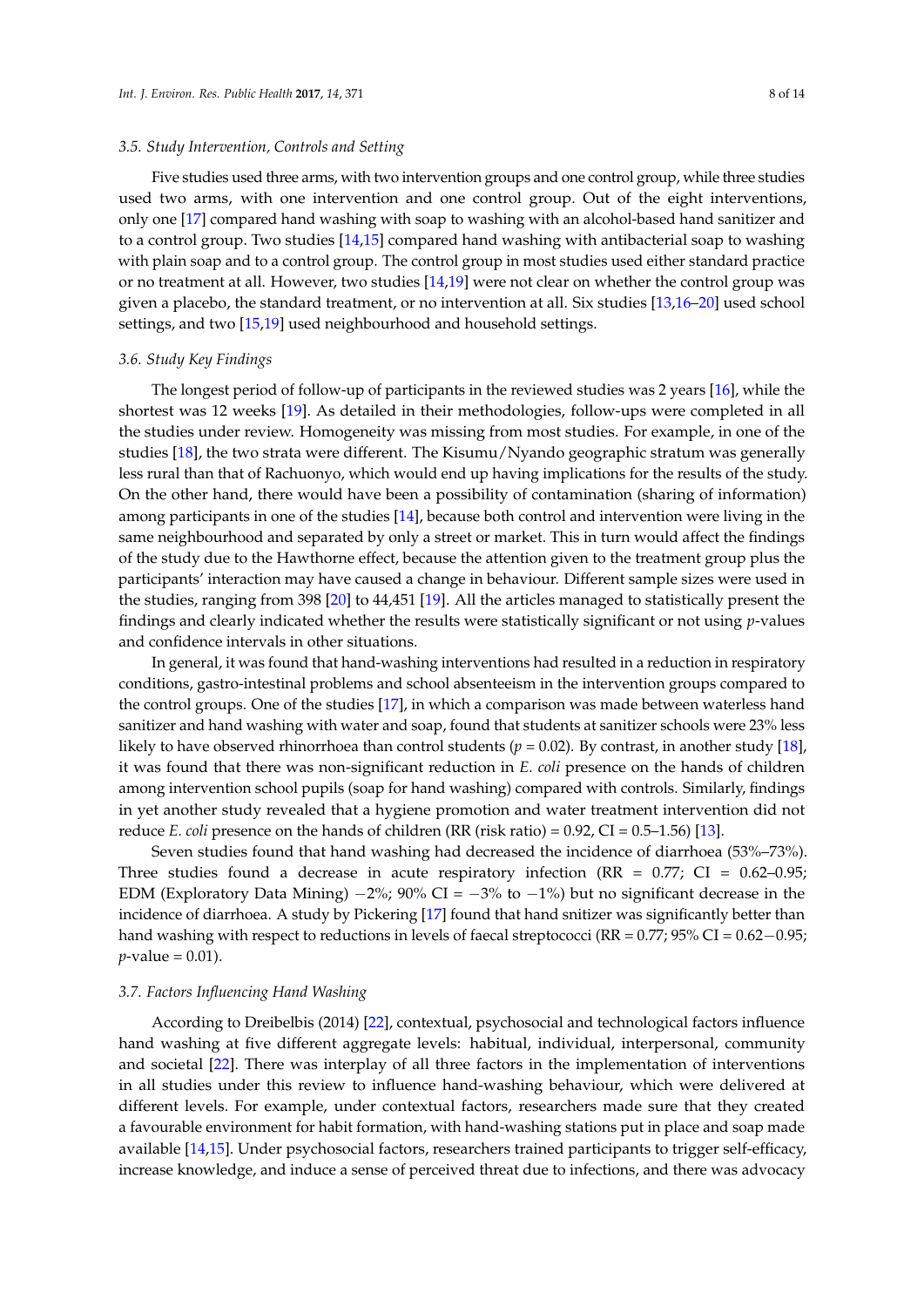from the interventionist [\[13](#page-12-17)[,16](#page-12-18)[–18](#page-13-7)[,20\]](#page-13-8). The technology factors, which were highly applicable to all the studies reviewed, were evident through financing, the availability of hand-washing facilities, accessibility, and demonstrations on hand-washing procedure and how to use hand-washing stations such as tippy-taps. This was demonstrated at all five levels, the habitual, individual, interpersonal, school community and structural levels. It was found that the studies reviewed used more technological factors than contextual and psychosocial factors.

## *3.8. Hand Hygiene Intervention Strategies*

This systematic review identified and grouped the activities in the articles under review into three intervention strategies that were used in the implementation of hand-washing interventions. The identified intervention strategies that emerged are training/education, policy, and funding.

## *3.9. Training*

Training is a critical success factor and represents one of the cornerstones for improvement of hand hygiene practices [\[7\]](#page-12-6). Nearly all the eight studies under review had a training component. The only difference was the level at which it was implemented (multi-level). For example, different groups of people, such as teachers, nurses, parents, and field workers delivered the training to schoolchildren, and students were trained as trainers of trainers, together with their teachers. Children were told to wash their hands at recommended times, such as before and after eating, and after using the toilet. Schoolchildren require training on the importance of hand hygiene and the correct procedures for hand washing and hand rubbing. Clear education messages on hand washing help to induce behavioural and cultural change and ensure that competence is deep-rooted and maintained among all children in relation to hand-washing hygiene. While all studies had training components, no single study that used hand washing in its intervention described the hand-washing technique used in children's training, that is whether they had used the conventional 7-step hand-washing technique base on the World Health Organization (WHO), or the simplified 5-step hand-washing technique, which has been tested and found to be effective in a study performed in Hong Kong [\[24](#page-13-9)[,25\]](#page-13-10). Training is an important strategy that can be easily integrated with all other essential strategy components. [\[7\]](#page-12-6).

#### *3.10. Policy*

Policy as an intervention strategy was visibly implemented in two ways, first by creating an institutional safety climate, and second by putting reminders in strategic places in the school environment.

The institutional safety climate refers to creating an environment and perceptions that facilitate awareness-raising and consideration of hand-washing improvement as a high priority at all levels, including active participation at both the institutional and individual levels, as well as awareness of individual and institutional capacity to change and improve self-efficacy [\[7\]](#page-12-6). In most studies, empowerment was facilitated by training teachers, children and parents to be trainers of trainers. Schoolchildren were encouraged to make tippy-taps in a study performed in Uganda [\[20\]](#page-13-8). Also encouraged was the formation of health clubs, which were responsible for monitoring the use of hand hygiene resources. The involvement of schoolchildren encouraged active participation and ownership of the intervention strategy or program, thereby making it more likely to be sustained.

Reminders in the school setting are key tools for prompting and reminding children about the importance of hand washing, as well as about the appropriate indications and procedures for performing it [\[7\]](#page-12-6). All studies tried to deliver the content through a multimedia approach, which is encouraged when training children so that they are interested and thus motivated to get the most out of the lessons [\[24,](#page-13-9)[25\]](#page-13-10). Posters were put in visible locations close to the toilet, eating and hand-washing places. Pamphlets were distributed to children and parents as reminders of when, why and how to wash hands.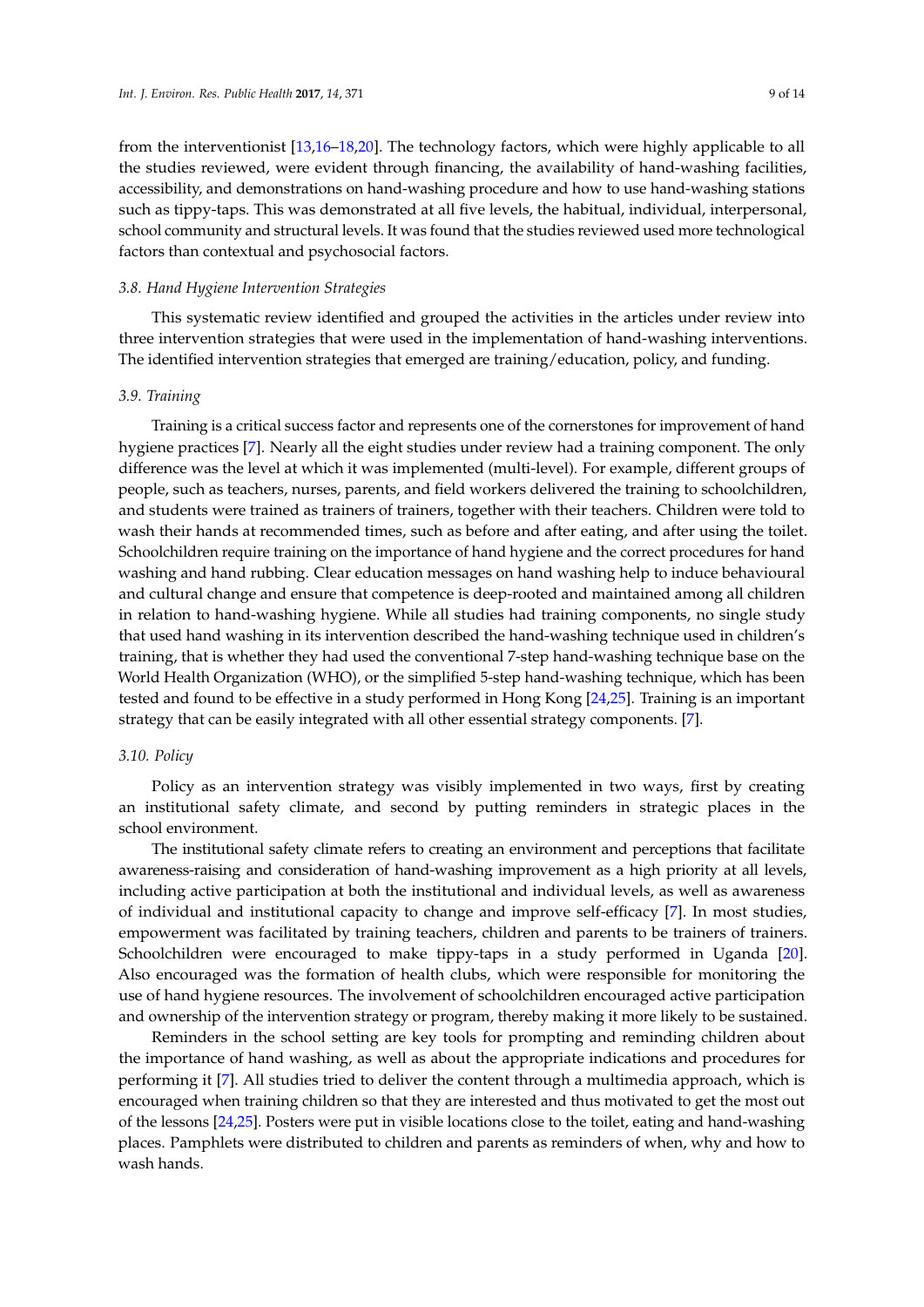## *3.11. Funding*

Funding ensures that schools have the necessary infrastructure in place to allow students to perform hand washing [\[7\]](#page-12-6). Compliance with hand washing among children is only possible if schools ensure that infrastructure and a reliable and permanent supply of hand hygiene products are available at the right times and in the right locations [\[7\]](#page-12-6). Almost all studies ensured that the experimental group was supplied with adequate resources, such as alcohol-based hand rubs and soap and water throughout, to make hand hygiene as easy and convenient as possible. For example, in one Pakistan study, workers supplied families with soap as needed [\[15\]](#page-12-16). All three projects conducted in Kenya had funding from an international organization to implement the Water Sanitation and Hygiene (WASH) project in their country, which helped to fund most of the resources. For example, they managed to install hand-washing facilities and to construct toilets [\[16](#page-12-18)[,18\]](#page-13-7). Most studies used more than one strategy to implement hand hygiene, which made it difficult to isolate and conclude which type of strategy was most effective. However, the commonly used and most prioritized combination of strategies was training, followed by funding and policy.

#### *3.12. Multi-Level Intervention*

An intervention is multi-level if it addresses the individual client, as well as at least two levels of contextual influence, such as organizations and providers, thereby targeting at least three different sources of influence [\[10,](#page-12-9)[11\]](#page-12-10). While multi-level interventions in health care are less robust, it is believed that they influence interdependent interaction, thereby producing desirable outcomes [\[10](#page-12-9)[,11\]](#page-12-10). Therefore, this review attempted to look closely at the levels that were involved in the implementation of hand washing, and analysed them in order to determine whether multiple levels were used or not compared to the outcome of each study.

Although the studies did not clearly state that they used multi-level interventions, the review found that almost all had implemented their interventions at three different levels, thereby qualifying as multi-level interventions. Five studies out of eight had managed to implement a hand-washing intervention at four different levels by involving the individual participants, family and social support providers, and organizations. Two studies [\[14,](#page-12-15)[15\]](#page-12-16) were not very clear on how they involved the organizations/schools. However, they had managed to use three levels of intervention, as presented in Table [4](#page-10-0) below.

In general, six studies found that hand washing was associated with statistically significant reductions in diarrhoea, respiratory infection and school absenteeism. Incidence of diarrhoea decreased by 53%–73% in the reviewed articles. Respiratory infection decreased by risk ratio (RR) of 0.77; CI =  $0.62-0.95$ ; EDM  $-2\%$ ;  $90\%$  CI =  $-3\%$  to  $-1\%$ ). Reductions in school absenteeism due to diarrhoea and influenza-like infection were 33% (*p* < 0.0001) and 40% (*p* < 0.0001) respectively. These findings are consistent with literature showing that using a multi-level intervention and a combination of strategies improves efficiency and effectiveness, and hence is likely to achieve the goals of the study/programme [\[10](#page-12-9)[,11\]](#page-12-10).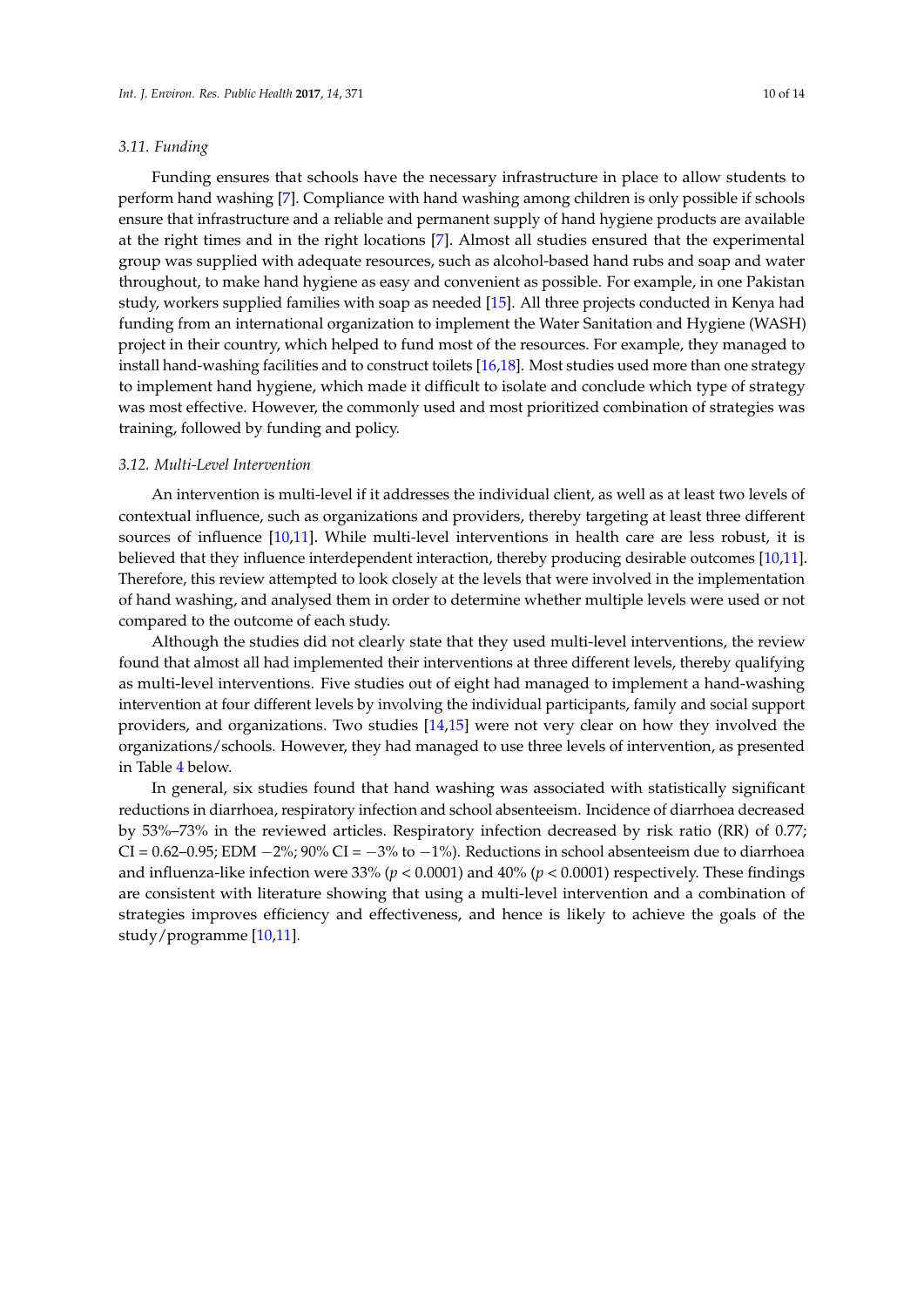|                                   | Multi-Level |                            |                          |                                          | <b>Strategies</b>      |                                  |                              | <b>Outcome of Study</b>                                                                                                                                                                                                   |
|-----------------------------------|-------------|----------------------------|--------------------------|------------------------------------------|------------------------|----------------------------------|------------------------------|---------------------------------------------------------------------------------------------------------------------------------------------------------------------------------------------------------------------------|
| Author (Year)<br>[Study ID]       | Individual  | Family & Social<br>Support | ProviDer/<br><b>Team</b> | Organization/<br><b>Practice Setting</b> | Training/<br>Education | Funding/<br><b>System Change</b> | Policy<br>(Reminder/Climate) |                                                                                                                                                                                                                           |
| Greene et al.<br>$(2012)$ [13]    |             | $\sqrt{ }$                 | $\sqrt{ }$               | $\sqrt{ }$                               | $\sqrt{ }$             |                                  | $\sqrt{}$                    | Hygiene promotion had no impact on<br>presence of any E.coli hand contamination<br>$(RR = 1.1; 95\% CI = 0.7-1.8)$                                                                                                        |
| Luby et al.<br>$(2004)$ [15]      | $\sqrt{ }$  | $\sqrt{ }$                 | $\sqrt{}$                | X                                        | $\sqrt{}$              | $\sqrt{}$                        | $\sqrt{}$                    | Lower incidence of diarrhoea was 57%<br>$(95\% \text{ CI} = -73\% \text{ to } -41\%)$                                                                                                                                     |
| Luby et al.<br>$(2005)$ [14]      | $\sqrt{ }$  | $\sqrt{ }$                 | $\sqrt{ }$               | X                                        | $\sqrt{ }$             | $\sqrt{ }$                       | $\sqrt{ }$                   | Lower incidence of diarrhoea was 53%<br>$(CI = -65\%$ to $-34\%)$ and impetigo was<br>$34\%$ (CI = $-52\%$ to $-16\%$ )                                                                                                   |
| Patel et al.<br>$(2012)$ [16]     | $\sqrt{ }$  | $\sqrt{}$                  | $\sqrt{ }$               | $\sqrt{ }$                               | $\sqrt{ }$             | $\sqrt{ }$                       | X                            | Decrease in ARI<br>$(EDM - 2\%; 90\% CI = -3\% to -1\%)$<br>but not in diarrhoea<br>(EDM 0%; 90% CI = 0% to 0%)                                                                                                           |
| Pickering et al.<br>$(2013)$ [17] | $\sqrt{}$   |                            | $\sqrt{ }$               |                                          |                        |                                  | $\sqrt{}$                    | Hand sanitizer better than hand washing<br>in reducing rhinorrhoea (RR = 0.77;<br>$CI = 0.62 - 0.95$ . Any loose stool (RR = 0.80;<br>$CI = 0.67 - 0.95$ . Soap better than sanitizer<br>$(RR = 0.77; CI = 0.62 - 0.95).$ |
| Saboori et al.<br>$(2013)$ [18]   | $\sqrt{ }$  |                            | $\sqrt{ }$               | $\sqrt{ }$                               | $\sqrt{ }$             |                                  | $\sqrt{}$                    | Hand washing had non-significant effect<br>on reduction of E. coli contamination<br>$(OR = 0.43; CI = 0.15-1.23)$                                                                                                         |
| Talaat et al.<br>$(2011)$ [19]    | $\sqrt{}$   | $\sqrt{ }$                 | $\sqrt{ }$               | $\sqrt{ }$                               | $\sqrt{ }$             | $\sqrt{ }$                       | X                            | Reductions in school absenteeism due to<br>diarrhoea was 33% ( $p < 0.0001$ ) and<br>influenza-like infection was 40%<br>(p < 0.0001)                                                                                     |
| Zhang et al.<br>$(2012)$ [20]     |             |                            | $\sqrt{ }$               | $\sqrt{ }$                               | $\sqrt{ }$             | $\sqrt{ }$                       | X                            | Absence of stomach pain<br>(proxy measure for diarrhoea)<br>$(t = 10.8; 95\% \text{ CI} = 0.92 - 1.68)$                                                                                                                   |

**Table 4.** Multi-level interventions and strategies used in the included studies.

<span id="page-10-0"></span>Key: <sup>√</sup> = Intervention or strategy was used in the study; X = Intervention or strategy was not used in the study; RR: relative risk; OR: odds ratio.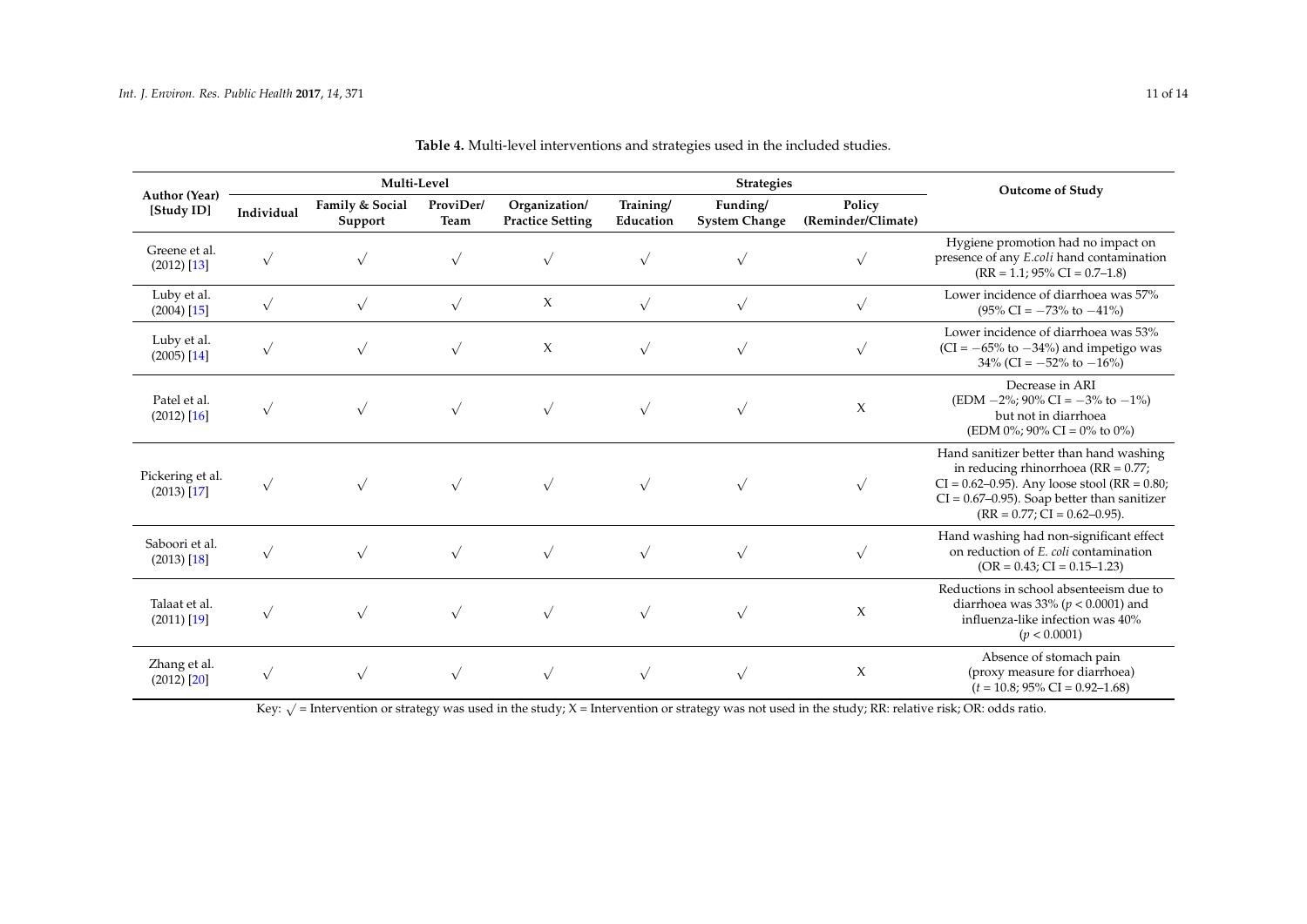## **4. Discussion**

This review identified multi-level hand hygiene intervention strategies used in the studies under review to reduce diarrhoea and respiratory infections among schoolchildren aged six to twelve in developing countries. Published research articles from online journal databases were analysed, finding a mixture of high-and low-quality RCT/CRCT studies. The methodological rigour was assessed using the Jadad Scale for reporting RCTs, with substantial flaws detected [\[21\]](#page-13-3).

The results of the review revealed that hand washing can reduce the number of microorganisms on the hands, in turn reducing the incidence of diarrhoea, respiratory infection and school absenteeism [\[14–](#page-12-15)[16,](#page-12-18)[20\]](#page-13-8). This means that if correct hand-washing interventions can be scaled up globally, especially in developing countries, the lives of many children could be saved, and morbidity reduced.

However, due to the limited number of quality studies done in developing countries, especially in Africa, doubt remains as to the generalizability of the effectiveness of hand-washing interventions. While this review acknowledges the few quality studies performed in developing countries, a lack of methodological rigour creates uncertainty about their findings. Methodological challenges were present, such as contamination of intervention and control groups [\[14](#page-12-15)[,15\]](#page-12-16), lack of blinding [\[13](#page-12-17)[,16](#page-12-18)[–20\]](#page-13-8), lack of placebo use, and lack of a homogeneous setting [\[18\]](#page-13-7). In addition, the review found that none of the studies that used hand washing as an intervention had specified or described the hand-washing technique used, that is, whether they had used the conventional 7-step hand-washing technique base on the World Health Organization (WHO). None of the studies stated that they had used the simplified 5-step hand-washing technique, which has been tested and found to be effective in a study performed in Hong Kong [\[24,](#page-13-9)[25\]](#page-13-10).

Addressing challenges that affect hand washing among schoolchildren can be vital in promoting health and reducing school absenteeism due to infectious diseases. While studies in this review tried to address some of these factors in their implementation, contextual and psychosocial factors were seldom used. [\[22](#page-13-4)[,23\]](#page-13-5). Future studies need to consider using all three types of factor and delivering interventions at all five levels to maximize their impact on behaviour change and increase the uptake of hand washing among schoolchildren. Of the three intervention strategies identified, training and funding were more commonly applied than policy. These strategies were not used in isolation in any of the studies, but rather in combination with other strategies; as such, the reviewed studies conformed and qualified as proponents of the multi-level intervention approach [\[7](#page-12-6)[,10](#page-12-9)[,11\]](#page-12-10). These findings can help to inform school health workers, enabling them to categorize and prioritize activities into viable strategies when implementing multi-modal hand-washing interventions.

Several limitations were present in this review. First, it is possible that other studies may have been under way but not published and not explored in the international trial registers, and that they were therefore left out of the review. Secondly, the reviewed studies were restricted to those written in English only.

#### **5. Conclusions**

Apart from the identified strategies, the multi-level approach and factors that influence hand washing, this review adds to the bulk of existing evidence that hand-washing interventions can reduce the incidence of gastro-intestinal and respiratory conditions, as well as school absenteeism. However, more scientifically sound, evidence-based studies need to be carried out in developing countries; since few studies have been performed, it is difficult to generalize the findings. In addition, a simplified hand-washing technique, which has been shown to be effective in reducing school absenteeism in Hong Kong [\[24](#page-13-9)[,25\]](#page-13-10), needs to be carried out in developing countries to assess its efficacy, acceptability and sustainability. This may provide an alternative solution to conventional hand washing. Upcoming studies need to evaluate the effectiveness of using intervention strategies with a multi-level approach when addressing factors that affect hand washing to scale up and improve hand-washing practice among schoolchildren.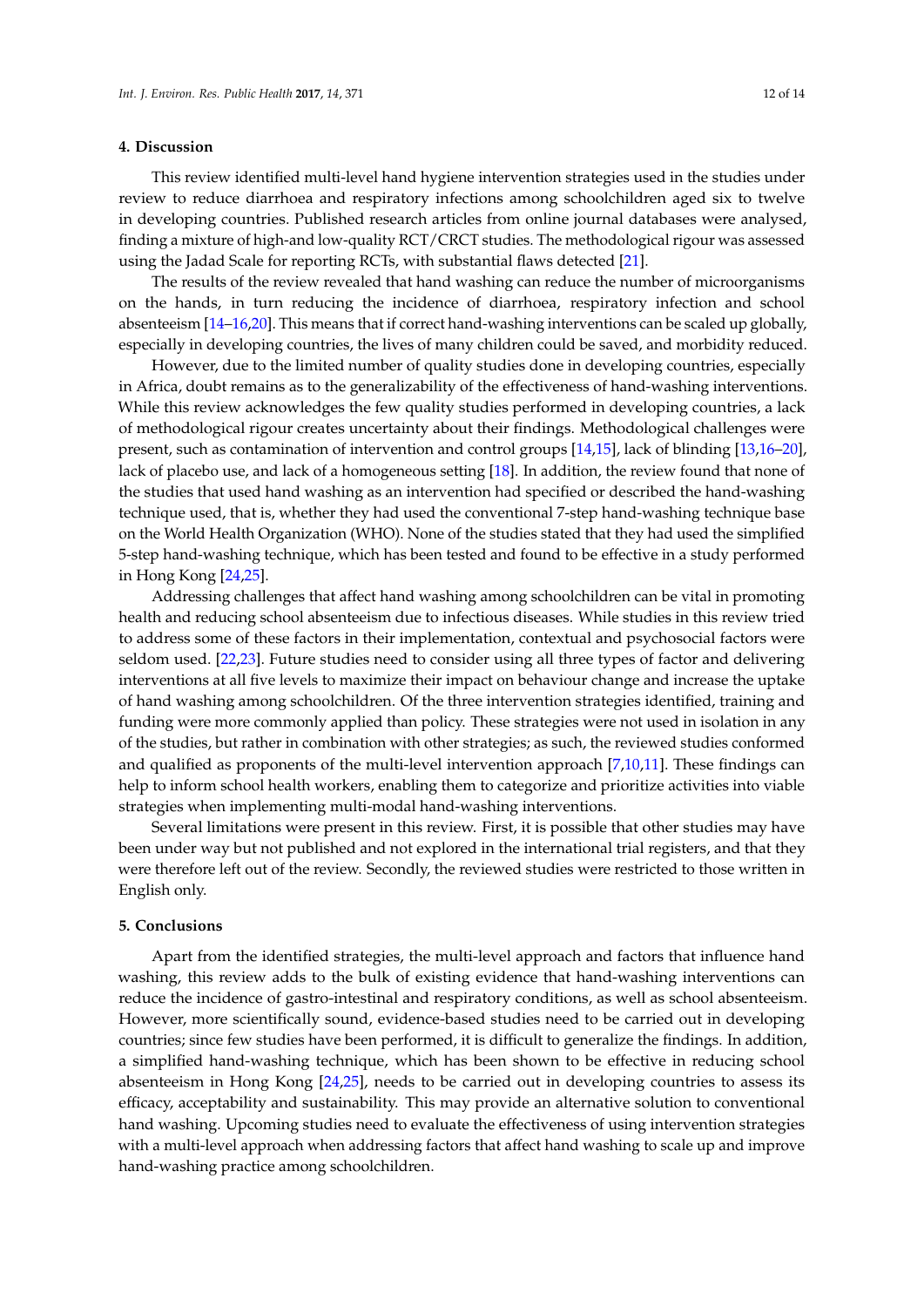**Author Contributions:** Balwani-Mbakaya Chingatichifwe, Paul H. Lee and Regina L.T. Lee conceived and designed the systematic review; Balwani-Mbakaya Chingatichifwe performed the review; Balwani-Mbakaya Chingatichifwe and Regina L.T. Lee analyzed the data; Paul H. Lee contributed reagents/materials/analysis tools; Balwani-Mbakaya Chingatichifwe, Paul H. Lee and Regina L.T. Lee wrote the paper.

**Conflicts of Interest:** The authors declare no conflict of interest.

# **References**

- <span id="page-12-0"></span>1. Rao, C.; Lopez, A.D.; Hemed, Y. Causes of death. In *Disease and Mortality in Sub-Saharan Africa*, 2nd ed.; Jamison, D.T., Feachem, R.G., Makgoba, M.W., Bos, E.R., Baingana, F.K., Hofman, K.J., Rogo, K.O., Eds.; The International Bank for Reconstruction and Development/The World Bank: Washington, DC, USA, 2006; Chapter 5.
- <span id="page-12-1"></span>2. Lee, R.L.; Loke, A.Y.; Wu, C.S.; Ho, A.P. The lifestyle behaviours and psychosocial well-being of primary school students in Hong Kong. *J. Clin. Nurs.* **2010**, *19*, 1462–1472. [\[CrossRef\]](http://dx.doi.org/10.1111/j.1365-2702.2009.03057.x) [\[PubMed\]](http://www.ncbi.nlm.nih.gov/pubmed/20500356)
- <span id="page-12-2"></span>3. Eshuchi, R.C.E. Promoting Handwashing with Soap Behaviour in Kenyan Schools: Learning from Puppetry Trials among Primary School Children in Kenya. Available online: [http://eprints.qut.edu.au/62022/1/](http://eprints.qut.edu.au/62022/1/Rufus_Eshuchi_Thesis.pdf) [Rufus\\_Eshuchi\\_Thesis.pdf](http://eprints.qut.edu.au/62022/1/Rufus_Eshuchi_Thesis.pdf) (accessed on 10 December 2016).
- <span id="page-12-3"></span>4. Bloomfield, S.F.; Aiello, A.E.; Cookson, B.; O'Boyle, C.; Larson, E.L. The effectiveness of hand hygiene procedures in reducing the risk of infections in homes and community settings including handwashing and alcohol-based hand sanitizers. *Am. J. Infect. Control* **2007**, *35*, S27–S64. [\[CrossRef\]](http://dx.doi.org/10.1016/j.ajic.2007.07.001)
- <span id="page-12-12"></span><span id="page-12-4"></span>5. Cairncross, S.; Hunt, C.; Boisson, S.; Bostoen, K.; Curtis, V.; Fung, I.C.; Schmidt, W.-P. Water, sanitation and hygiene for the prevention of diarrhea. *Int. J. Epidemiol.* **2010**, *39*, i193–i205. [\[CrossRef\]](http://dx.doi.org/10.1093/ije/dyq035) [\[PubMed\]](http://www.ncbi.nlm.nih.gov/pubmed/20348121)
- <span id="page-12-5"></span>6. Malawi Demographic & Health Survey: Education Data for Decision Making. 2002. Available online: [http://pdf.usaid.gov/pdf\\_docs/pnacr009.pdf](http://pdf.usaid.gov/pdf_docs/pnacr009.pdf) (accessed on 15 February 2016).
- <span id="page-12-13"></span><span id="page-12-6"></span>7. World Health Organization (WHO). A Guide to the Implementation of the WHO Multimodal Hand Hygiene Improvement Strategy. 2009. Available online: [http://www.who.int/gpsc/5may/Guide\\_to\\_](http://www.who.int/gpsc/5may/Guide_to_Implementation.pdf) [Implementation.pdf](http://www.who.int/gpsc/5may/Guide_to_Implementation.pdf) (accessed on 19 December 2015).
- <span id="page-12-14"></span><span id="page-12-7"></span>8. Rabie, T.; Curtis, V. Handwashing and risk of respiratory infections: A quantitative systematic review. *Trop. Med. Int. Health* **2006**, *11*, 258–267. [\[CrossRef\]](http://dx.doi.org/10.1111/j.1365-3156.2006.01568.x) [\[PubMed\]](http://www.ncbi.nlm.nih.gov/pubmed/16553905)
- <span id="page-12-8"></span>9. Willmott, M.; Nicholson, A.; Busse, H.; MacArthur, G.J.; Brookes, S.; Campbell, R. Effectiveness of hand hygiene interventions in reducing illness absence among children in educational settings: A systematic review and meta-analysis. *BMJ* **2016**, *101*, 42–50. [\[CrossRef\]](http://dx.doi.org/10.1136/archdischild-2015-308875) [\[PubMed\]](http://www.ncbi.nlm.nih.gov/pubmed/26471110)
- <span id="page-12-9"></span>10. Taplin, S.H.; Price, R.A.; Edwards, H.M.; Foster, M.K.; Breslau, E.S.; Chollette, V.; Zapka, J. Understanding and influencing multilevel factors across the cancer care continuum. *J. Natl. Cancer Inst. Monogr.* **2012**, *44*, 2–10. [\[CrossRef\]](http://dx.doi.org/10.1093/jncimonographs/lgs008) [\[PubMed\]](http://www.ncbi.nlm.nih.gov/pubmed/22623590)
- <span id="page-12-10"></span>11. Edwards, H.M.; Taplin, S.T.; Chollette, V.; Clauser, S.B.; Das, I.P.; Arnold, D.; Kaluzny, A.D. Summary of the multilevel interventions in health care conference. *J. Natl. Cancer. Inst. Monogr.* **2012**, *2012*, 123–126. [\[CrossRef\]](http://dx.doi.org/10.1093/jncimonographs/lgs018) [\[PubMed\]](http://www.ncbi.nlm.nih.gov/pubmed/22623605)
- <span id="page-12-11"></span>12. USAID. List of Developing Countries—A Mandatory Reference for ADS. Available online: [https://www.](https://www.usaid.gov/sites/default/files/documents/1876/310maa.pdf) [usaid.gov/sites/default/files/documents/1876/310maa.pdf](https://www.usaid.gov/sites/default/files/documents/1876/310maa.pdf) (accessed on 6 November 2015).
- <span id="page-12-17"></span>13. Greene, L.E.; Freeman, M.C.; Akoko, D.; Saboori, S.; Moe, C.; Rheingans, R. Impact of school-based hygiene promotion and sanitation intervention on pupil hand contamination in western Kenya: A cluster randomized trial. *Am. J. Trop. Med. Hyg.* **2012**, *87*, 385–393. [\[CrossRef\]](http://dx.doi.org/10.4269/ajtmh.2012.11-0633) [\[PubMed\]](http://www.ncbi.nlm.nih.gov/pubmed/22802437)
- <span id="page-12-15"></span>14. Luby, S.P.; Agboatwalla, M.; Feikin, D.R.; Painter, J.; Billhimer, W.; Altaf, A.; Hoekstra, R.M. Effect of hand washing on children's health: A randomised controlled trial. *Lancet* **2005**, *366*, 225–233. [\[CrossRef\]](http://dx.doi.org/10.1016/S0140-6736(05)66912-7)
- <span id="page-12-16"></span>15. Luby, S.P.; Agboatwalla, M.; Painter, J.; Altaf, A.; Billhimer, W.L.; Hoekstra, R.M. Effect of intensive handwashing promotion on childhood diarrhea in high-risk communities in Pakistan: A randomized controlled trial. *JAMA* **2004**, *291*, 2547–2554. [\[CrossRef\]](http://dx.doi.org/10.1001/jama.291.21.2547) [\[PubMed\]](http://www.ncbi.nlm.nih.gov/pubmed/15173145)
- <span id="page-12-18"></span>16. Patel, M.K.; Harris, J.R.; Juliao, P.; Nygren, B.; Were, V.; Kola, S.; Quick, R. Impact of a hygiene curriculum and the installation of simple handwashing and drinking water stations in rural Kenyan primary schools on student health and hygiene practices. *Am. J. Trop. Med. Hyg.* **2012**, *87*, 594–601. [\[CrossRef\]](http://dx.doi.org/10.4269/ajtmh.2012.11-0494) [\[PubMed\]](http://www.ncbi.nlm.nih.gov/pubmed/22869631)
- <span id="page-12-19"></span>17. Pickering, A.J.; Davis, J.; Blum, A.G.; Scalmanini, J.; Oyier, B.; Okoth, G.; Ram, P.K. Access to waterless sanitizer improves student hand hygiene behaviour in primary schools in Nairobi Kenya. *Am. J. Trop. Med. Hyg.* **2013**, *89*, 411–418. [\[CrossRef\]](http://dx.doi.org/10.4269/ajtmh.13-0008) [\[PubMed\]](http://www.ncbi.nlm.nih.gov/pubmed/23836575)